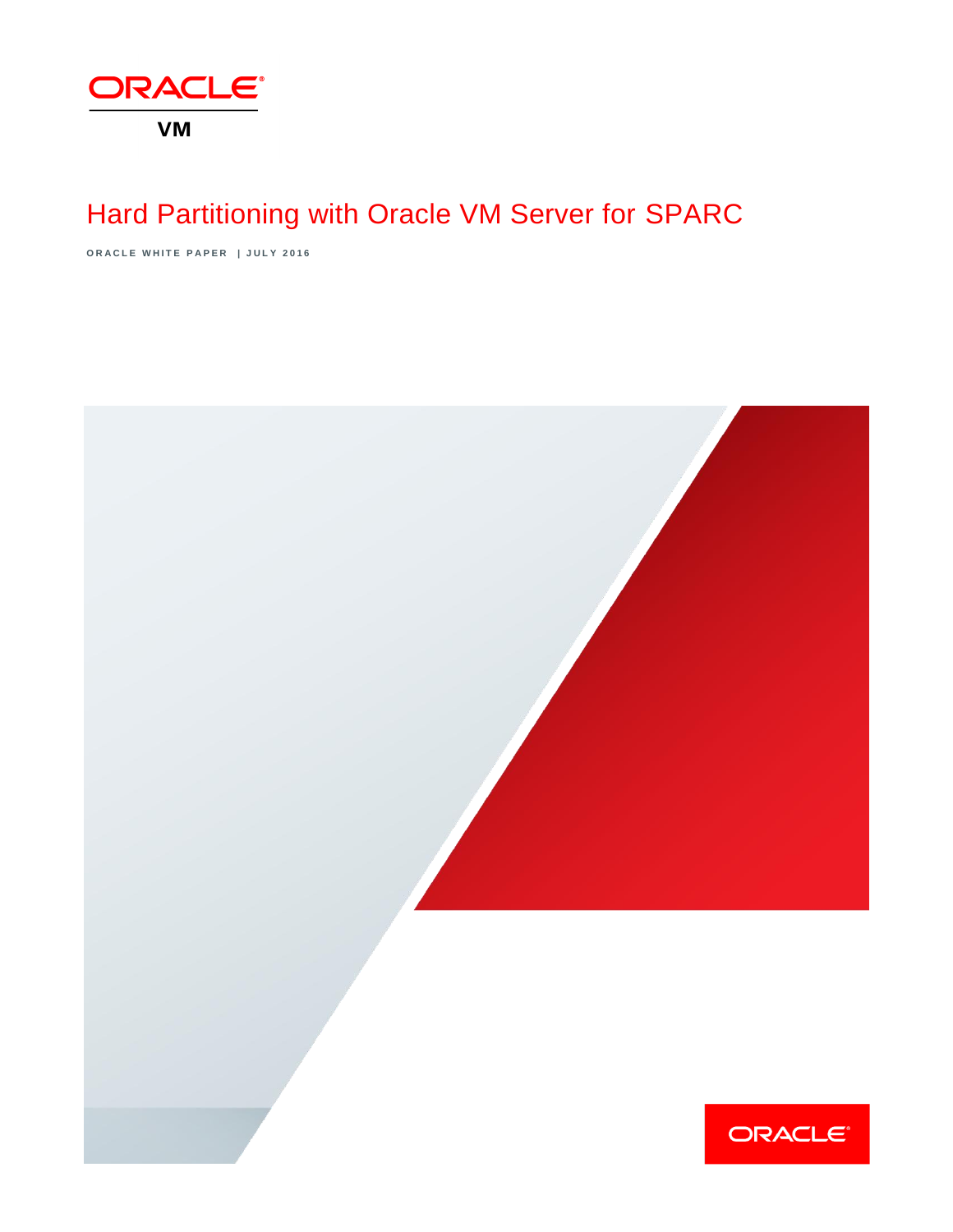### **Introduction**

This document describes hard partitioning with Oracle VM Server for SPARC, and how to use it to conform to the [Oracle licensing policies for partitioned environments.](http://www.oracle.com/us/corporate/pricing/partitioning-070609.pdf)

#### CPU Cores and CPU Threads

Oracle VM Server for SPARC software runs on SPARC servers. Each SPARC processor has multiple CPU cores, and each CPU core has multiple CPU threads (virtual CPUs). By default, domains created with Oracle VM Server for SPARC are configured in units of CPU threads. Oracle VM Server for SPARC uses CPU affinity to try to assign each domain's virtual CPUs on its own cores for optimal performance. This can be made mandatory by using the "whole core constraint" to require that CPUs are assigned in units of entire CPU cores. When binding such a domain, the system provisions the specified number of CPU cores and all their CPU threads to the domain.

For a list of supported SPARC systems and more information about CPU whole-core configurations, see the Release Notes and Administration Guide of [Oracle VM Server for](http://www.oracle.com/technetwork/documentation/vm-sparc-194287.html)  [SPARC Documentation.](http://www.oracle.com/technetwork/documentation/vm-sparc-194287.html)

#### Hard Partitioning and CPU Whole Cores

Beginning with the Oracle VM Server for SPARC 2.0 release, hard partitioning is enforced by using CPU whole-core configurations and specifying the maximum number of cores that can be assigned to the domain. In this case, domains are configured with CPU whole cores, instead of the default of individual CPU threads. Using a whole-core configuration and setting a maximum CPU cap limits the number of CPU cores that can be dynamically assigned to a bound or active domain.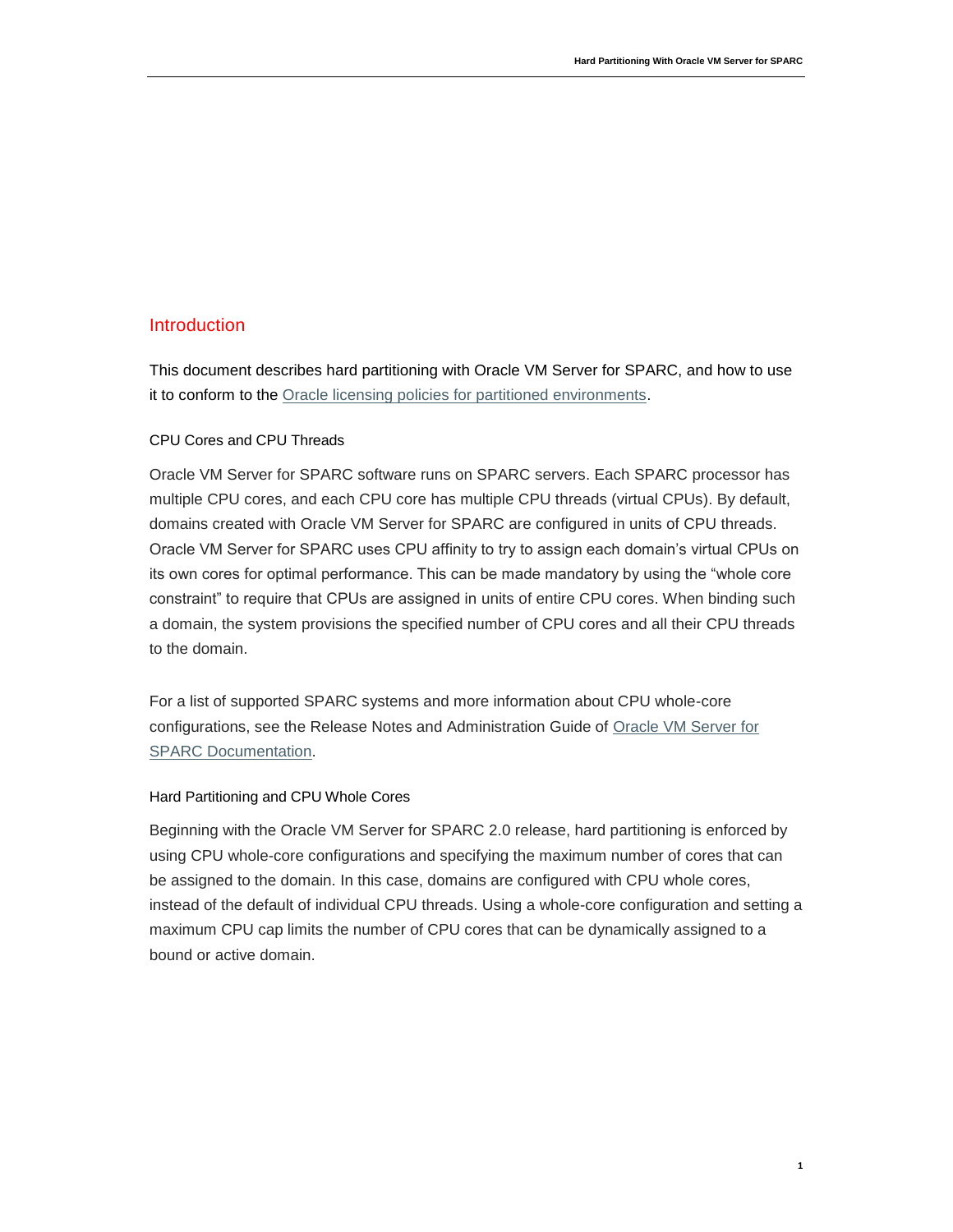#### Oracle Hard Partition Licensing

To conform to the Oracle hard partition licensing requirement, you must use at least Oracle VM Server for SPARC 2.0 release and must use CPU whole cores as follows:

- If a domain runs applications using Oracle hard partition licensing, that domain must be configured with CPU whole cores, and the CPU cap (maximum number of CPU cores) must be set for the domain. The CPU cap must be the number of CPU cores that is specified by the Oracle software license.
- Live migration of guest domains with whole cores and a CPU cap does not conform to the terms of the hard partition licensing. When live migration is used in an Oracle VM server pool, hard partition licensing is not applicable. You must determine the number of guest domains running the Oracle Software and then license the same number of physical servers (starting with the largest servers based on the CPU core count) up to the total number of the physical servers in the pool. For example, if a customer has a server pool with 32 servers and 20 guest domains running Oracle Software within the server pool, the customer must license the 20 largest physical servers in the pool. If the customer is running 50 guest domains with Oracle Software in a pool of 32 physical servers, they need only to license the 32 physical servers in the pool.
- Live migration of other guest domains with non-Oracle software within the server pool is not relevant to Oracle software hard partitioning or has no impact to how Oracle software license is calculated.
- "Trusted Partitions" allow subset licensing without limitation on live migration, but only available on the approved Oracle Engineered Systems listed on [Oracle licensing](http://www.oracle.com/us/corporate/pricing/partitioning-070609.pdf)  [policies for partitioned environments.](http://www.oracle.com/us/corporate/pricing/partitioning-070609.pdf)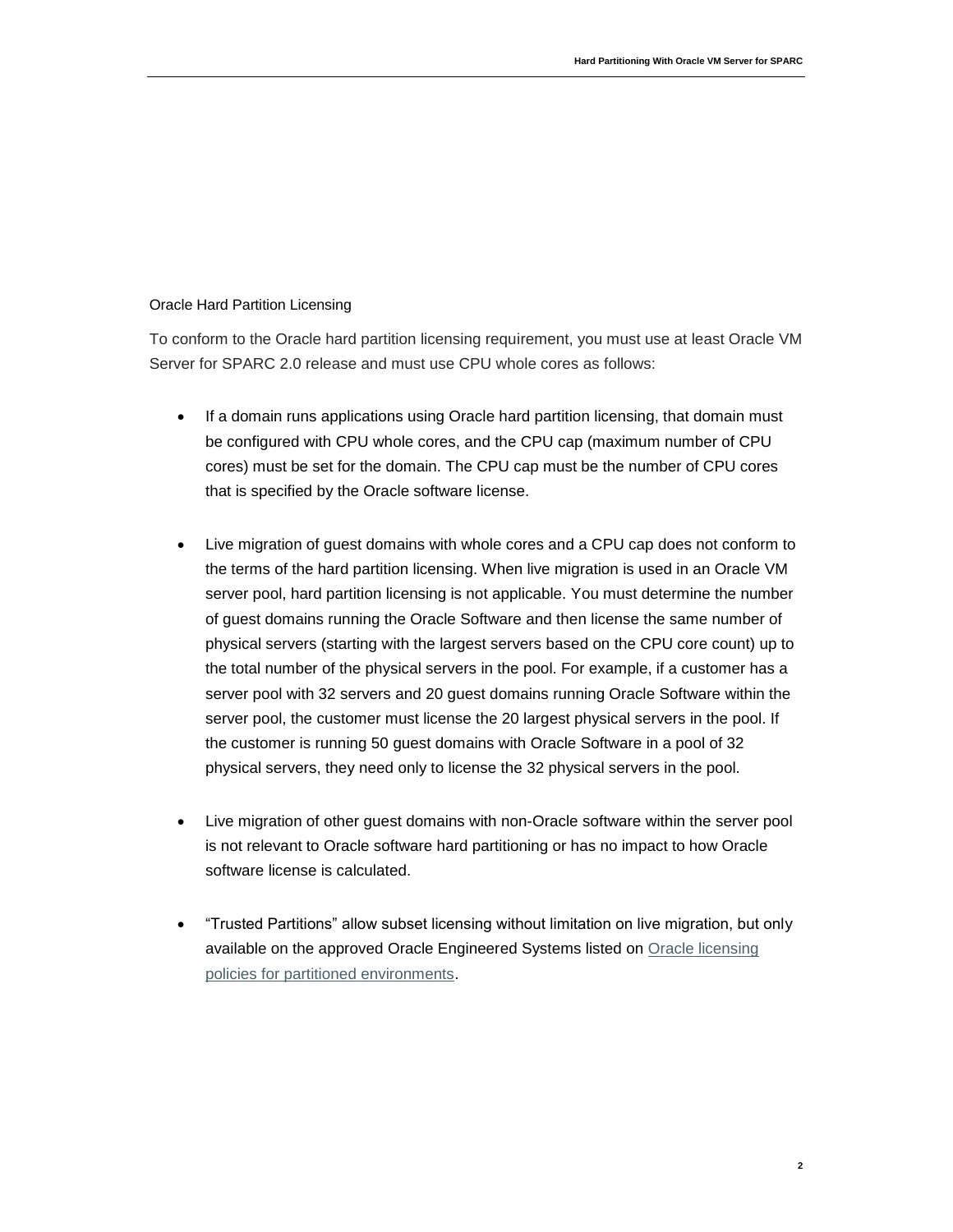#### Checking the Configuration of a Domain

#### To Check Whether a Domain is Configured With CPU Whole Cores and a CPU Cap

1. Obtain the resources management information for the domain.

#### # **ldm list -o resmgmt** *domain*

Verify that the whole-core constraint appears in the output and that the max-cores keyword specifies the maximum number of CPU cores configured for the domain.

For more information, see the ldm(1M) man page of the Reference Manual in the Oracle VM Server [for SPARC Documentation.](http://www.oracle.com/technetwork/documentation/vm-sparc-194287.html)

#### **EXAMPLE – Checking Whether a Domain Is Configured With CPU Whole Cores and a CPU Cap**

The following command shows that ldg1 domain is configured with CPU whole cores and a maximum of five cores:

```
# ldm list -o resmgmt ldg1
NAME
ldg1
CONSTRAINT
    whole-core
    max-cores=5
```
#### To List the CPU Cores That Are Assigned to a Domain

CPU cores are assigned to a domain when a domain is bound.

1. Obtain the list of CPU cores that are assigned to a domain.

#### # **ldm list -o core domain**

#### **EXAMPLE – Listing the CPU Cores That Are Assigned to a Domain**

The following command shows the cores that are assigned to domain  $l dq1$ :

```
# ldm list -o core ldg1
NAME 
ldg1
CORE 
CID PCPUSET 
1 (8, 9, 10, 11, 12, 13, 14, 15) 
2 (16, 17, 18, 19, 20, 21, 22, 23)
```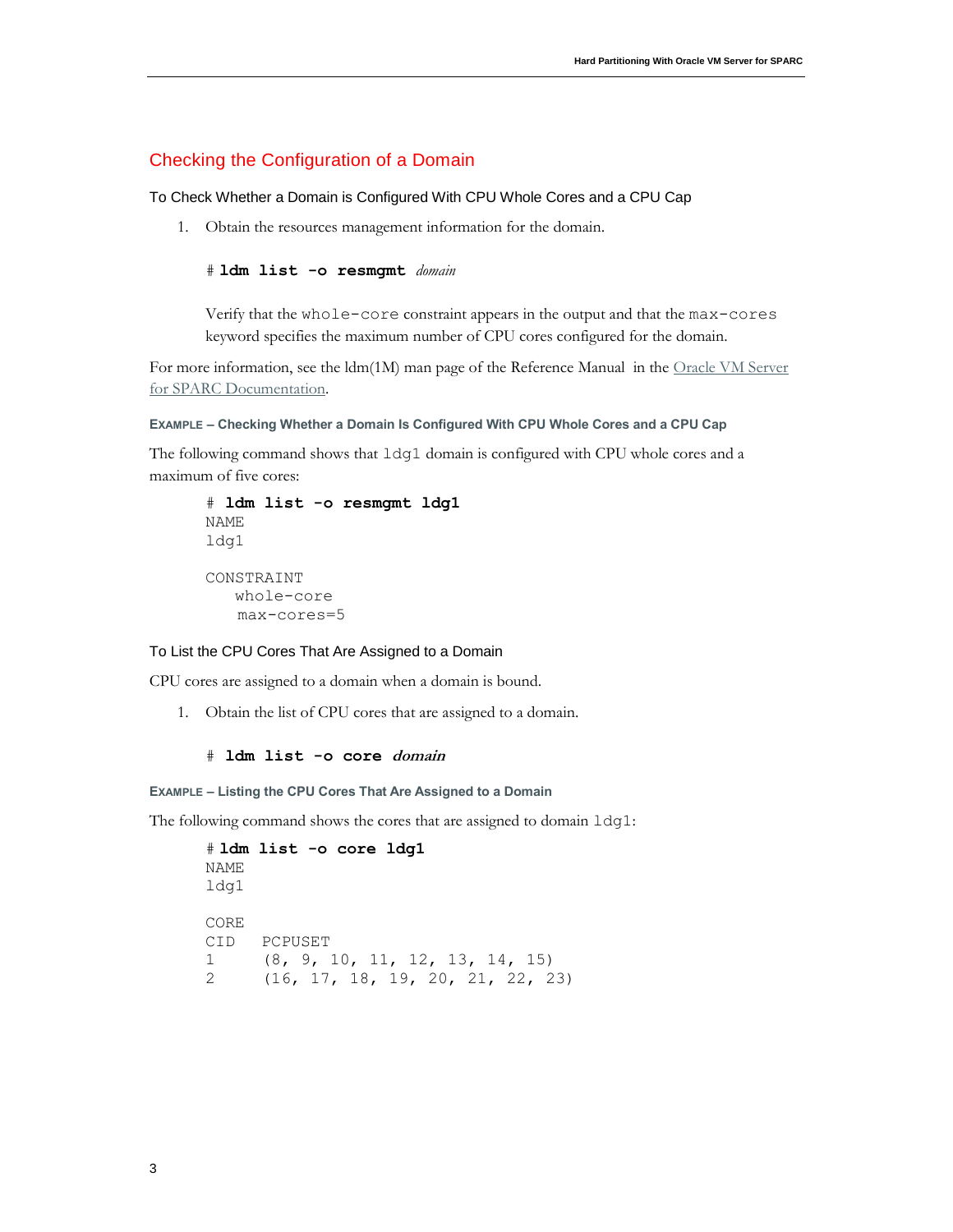## Configuring a Domain With CPU Whole Cores and a CPU Cap

Use the following commands to configure a domain to use CPU whole cores and set the maximum number of CPU cores (CPU cap) for the domain:

ldm set-core *number-of-cpu-cores domain*

ldm set-domain max-cores=*max-number-of-cpu-cores domain*

If you are using version 2.0 or 2.1 of the Logical Domains Manager to assign whole cores to domains, the ldm add-core, ldm set-core, ldm remove-core, and ldm set-domain maxcore commands are not available. Instead, you *must* use the 1dm add-vcpu -c, 1dm setvcpu –c, and ldm remove-vcpu –c commands. These commands also set the CPU cap for the domain. See the 1dm(1M) man page of the Reference Manual in the Oracle VM Server for SPARC [Documentation.](http://www.oracle.com/technetwork/documentation/vm-sparc-194287.html)

#### To Create a New Domain With CPU Whole Cores and a CPU Cap

When creating a new domain, you can configure it to use CPU whole cores.

- 1. Create the domain.
	- # **ldm create** *domain*
- 2. Set the number of CPU whole cores and the CPU cap for the domain.
	- # **ldm set-core** *number-of-cpu-cores domain*
	- # **ldm set-domain max-cores=***max-number-of-cpu-cores domain*
- 3. Configure the domain.

**Caution –**During this configuration, do *not* use the ldm add-vcpu, ldm set-vcpu or ldm rm-vcpu command. If you do so, the domain is reconfigured with individual CPU threads instead of CPU whole cores. Ensure that you use the ldm add-core, ldm set-core, or ldm removecore command, or the –c option of the ldm add-vcpu, ldm set-vcpu or ldm rm-vcpu command if you use version 2.0 or 2.1 of Logical Domains Manager.

- 4. Bind and start the domain.
	- # **ldm bind** *domain*
	- # **ldm start** *domain*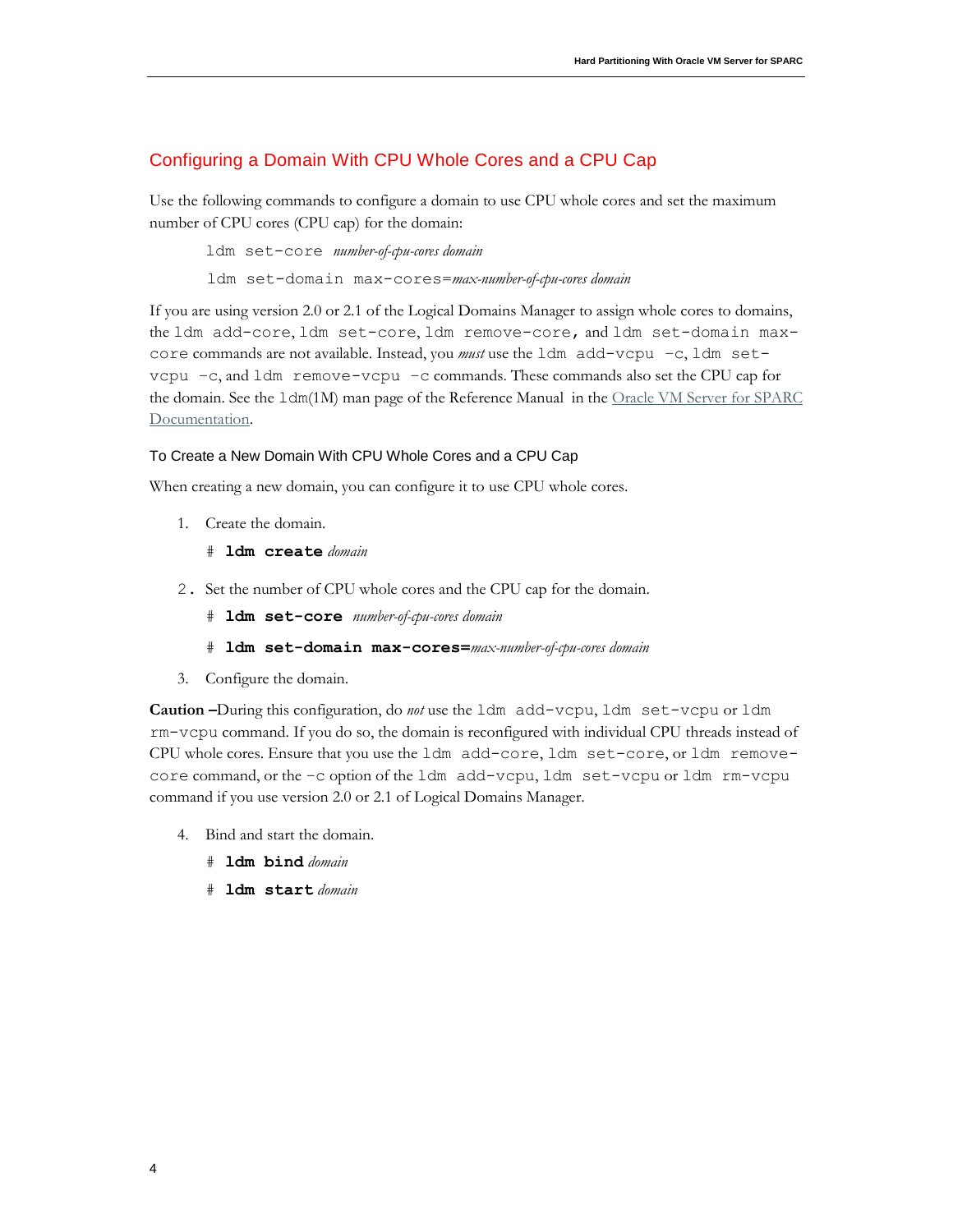#### **EXAMPLE – Creating a New Domain With Two CPU Whole Cores and a CPU Cap of Two Cores**

This example shows how to create a domain, ldg1, with two CPU whole cores. The following command creates the ldg1 domain:

#### # **ldm create ldg1**

The following commands configure the ldg1 domain with two CPU whole cores and set the CPU cap to two cores:

```
# ldm set-core 2 ldg1
```
#### # **ldm set-domain max-cores=2 ldg1**

At this point, you can perform further configuration of the domain subject to the restrictions described in Step 3 of the previous procedure. Before you use the ldg1 domain, you must bind and start it, which is done by the following commands:

- # **ldm bind ldg1**
- # **ldm start ldg1**

#### To Configure an Existing Domain With CPU Whole Cores and a CPU Cap

If a domain already exists and is configured to use CPU threads, you can change its configuration to use CPU whole cores and a CPU cap.

- 1. Stop and unbind the domain. This step is not needed to configure the domain to use CPU whole cores; it is only needed to set the CPU cap.
	- # **ldm stop** *domain*
	- # **ldm unbind** *domain*
- 2. Set the number of CPU whole cores for the domain and set the CPU cap.
	- # **ldm set-core** *number-of-cpu-cores domain*
	- # **ldm set-domain max-cores=***max-number-of-cpu-cores domain*
- 3. Rebind and restart the domain if it was stopped in step 1.
	- # **ldm bind** *domain*
	- # **ldm start** *domain*

#### **EXAMPLE – Configuring an Existing Domain With Four Whole Cores and a CPU Cap of Eight Cores**

This example shows how to update the configuration of an existing domain,  $1dq1$ . Four CPU whole cores are configured for the domain and the CPU cap is set to eight cores. This enables you to add up to four more whole cores to the domain, if needed.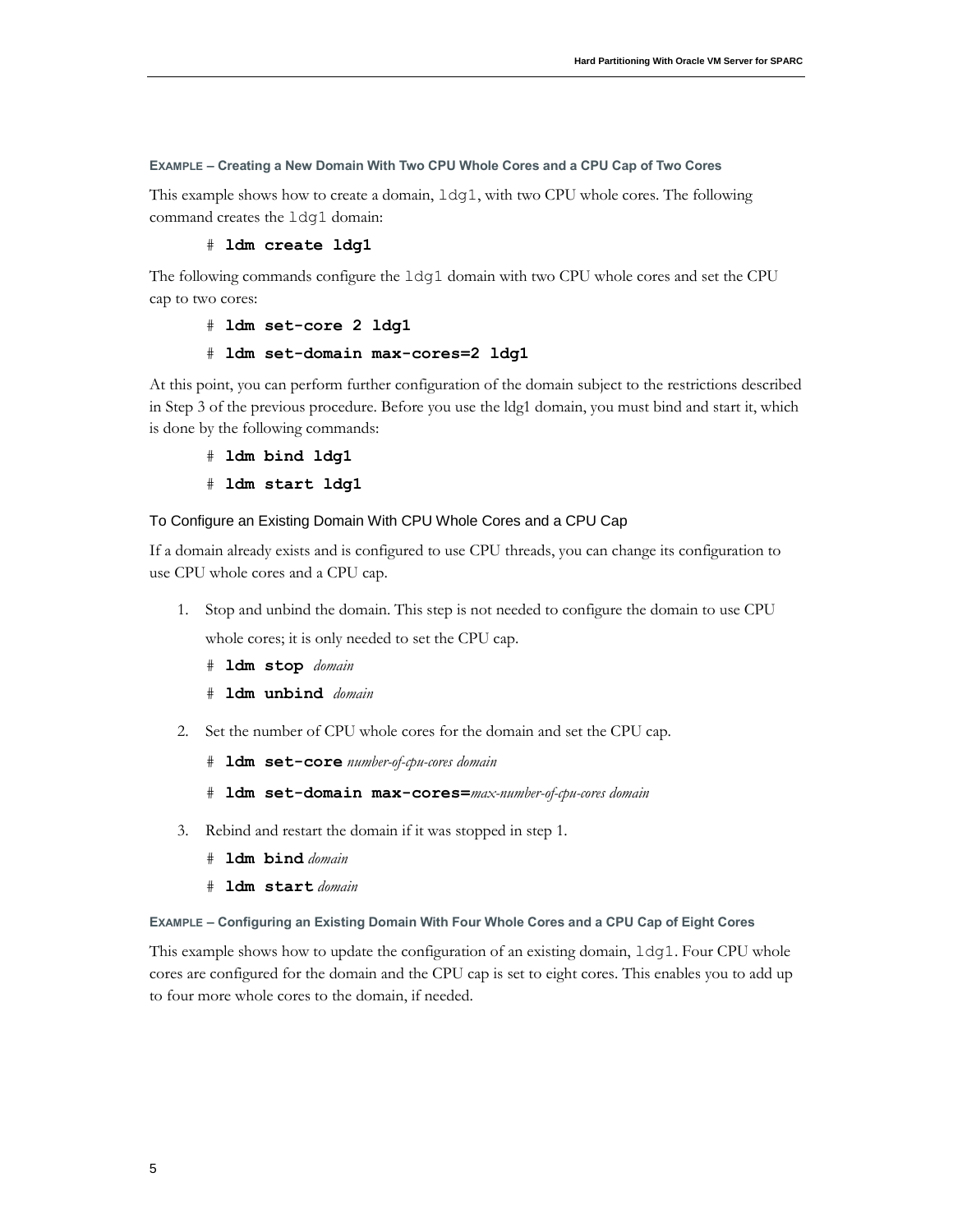The following commands stop and unbind the 1dg1 domain:

- # **ldm stop ldg1**
- # **ldm unbind ldg1**

The following commands configure the ldg1 domain with four CPU whole cores and set the CPU cap to eight. Note that the ldm set-core command can be done while the domain is active.

# **ldm set-core 4 ldg1**

#### # **ldm set-domain max-cores=8 ldg1**

The following commands bind and restart the ldg1 command:

- # **ldm bind ldg1**
- # **ldm start ldg1**

#### To Configure the Primary Domain With CPU Whole Cores and a CPU Cap

If the primary domain is configured to use CPU threads, you can change its configuration to use CPU whole cores and a CPU cap.

1. Set the number of CPU whole cores for the primary domain.

```
# ldm set-core number-of-cpu-cores primary
```
2. Put the primary domain in delayed reconfiguration mode. This step is not needed to change the domain to use whole cores, but it is needed in order to set a CPU cap.

#### # **ldm start-reconf primary**

- 3. Set the CPU cap for the primary domain.
	- # **ldm set-domain max-cores=***max-number-of-cpu-cores* **primary**
- 4. Reboot the primary domain.

Use the appropriate procedure to reboot the primary domain, which depends on the system configuration. See "Rebooting the primary Domain" in the Administration Guide of the Oracle VM [Server for SPARC Documentation](http://www.oracle.com/technetwork/documentation/vm-sparc-194287.html)*.*

#### **EXAMPLE – Configuring the Primary Domain With Two Whole Cores and a CPU Cap of Two Cores**

This example shows how to configure CPU whole cores on the primary domain. First, the following command specifies the number of CPU whole cores to assign to the primary domain:

#### # **ldm set-core 2 primary**

The following command initiates delayed reconfiguration mode on the primary domain:

#### # **ldm start-reconf primary**

The following command configures the CPU cap for the primary domain to two:

#### # **ldm set-domain max-cores=2 primary**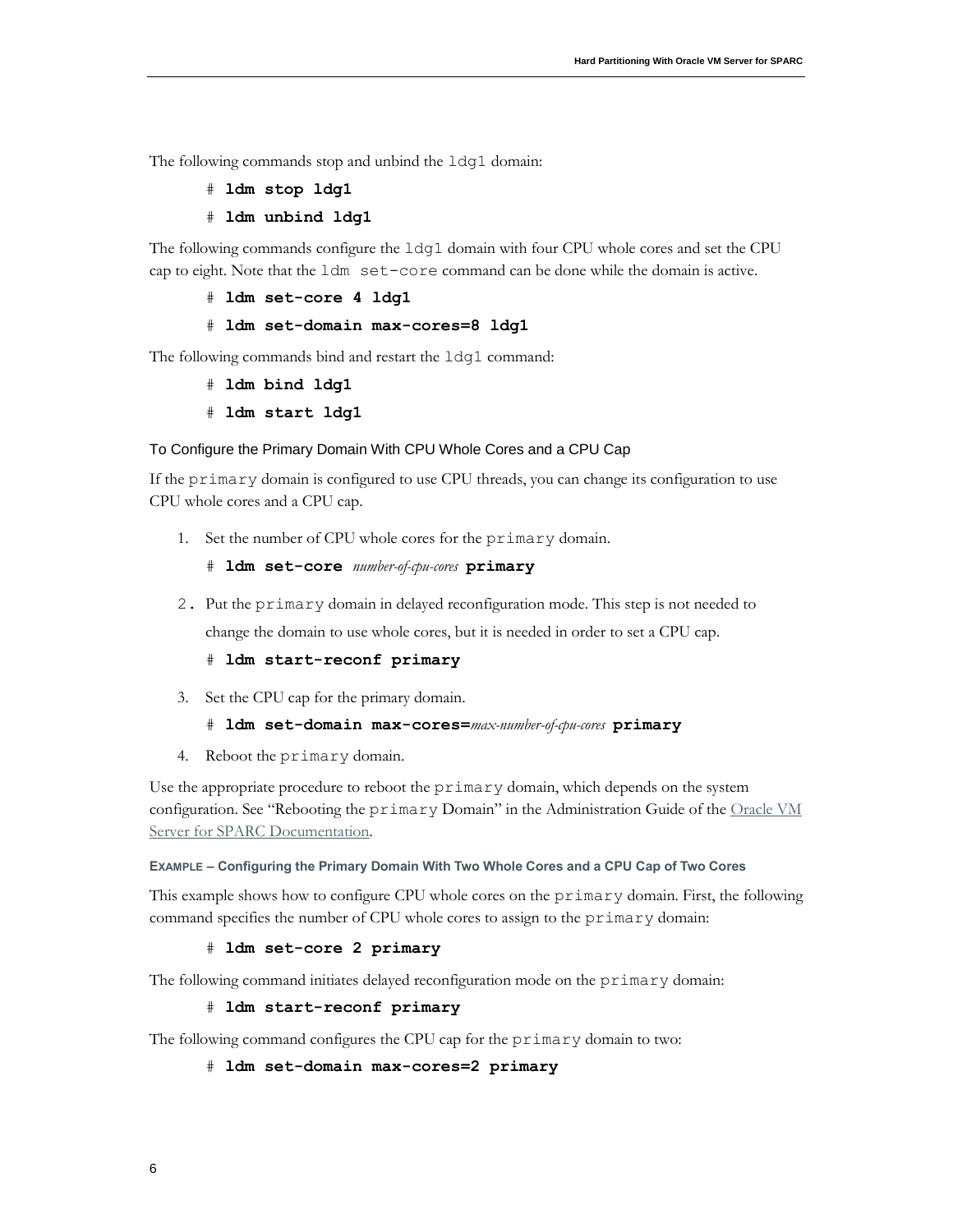The following command reboots the primary domain:

#### # **shutdown -i 6**

#### Interaction With Other Features

#### CPU Dynamic Reconfiguration

You can use CPU dynamic reconfiguration with domains that are configured with CPU whole cores. However, you can only add or remove entire CPU cores, not individual CPU threads. Using CPU dynamic reconfiguration in this way maintains the hard partitioning of the system. In addition, when you dynamically add CPU cores to a domain, the command fails if it exceeds the maximum number of CPU cores for the domain.

Use the following commands to dynamically add, set, or remove CPU whole cores to a bound or active domain:

ldm add-core *number-of-cpu-cores domain* ldm set-core *number-of-cpu-cores domain* ldm remove-core *number-of-cpu-cores domain*

To conform to the Oracle licensing policy requirements, you *must* set the CPU cap by using the following command:

ldm set-domain max-cores=*max-number-of-cpu-cores domain*

Or, if you use version 2.0 or 2.1 of Logical Domains Manager, use the 1dm  $add-vcpu -c$ , 1dm set-vcpu –c, and ldm remove-vcpu –c commands for dynamic reconfiguration. These commands also set the CPU cap.

#### **EXAMPLE – Dynamically Adding Two CPU Whole Cores to a Domain**

This example shows how to dynamically add two CPU whole cores to domain  $l dq1$ , which is an active domain configured with CPU whole cores. The first command shows that the  $l dq1$  domain is active. The second command shows that the ldg1 domain is configured with CPU whole cores, and a maximum of four CPU cores.

```
# ldm list ldg1
NAME STATE FLAGS CONS VCPU MEMORY UTIL UPTIME
ldg1 active -n---- 5000 16 2G 0.4% 5d 17h 49m
# ldm list -o resmgmt ldg1
NAME
ldg1
CONSTRAINT
   whole-core
   max-cores=4
```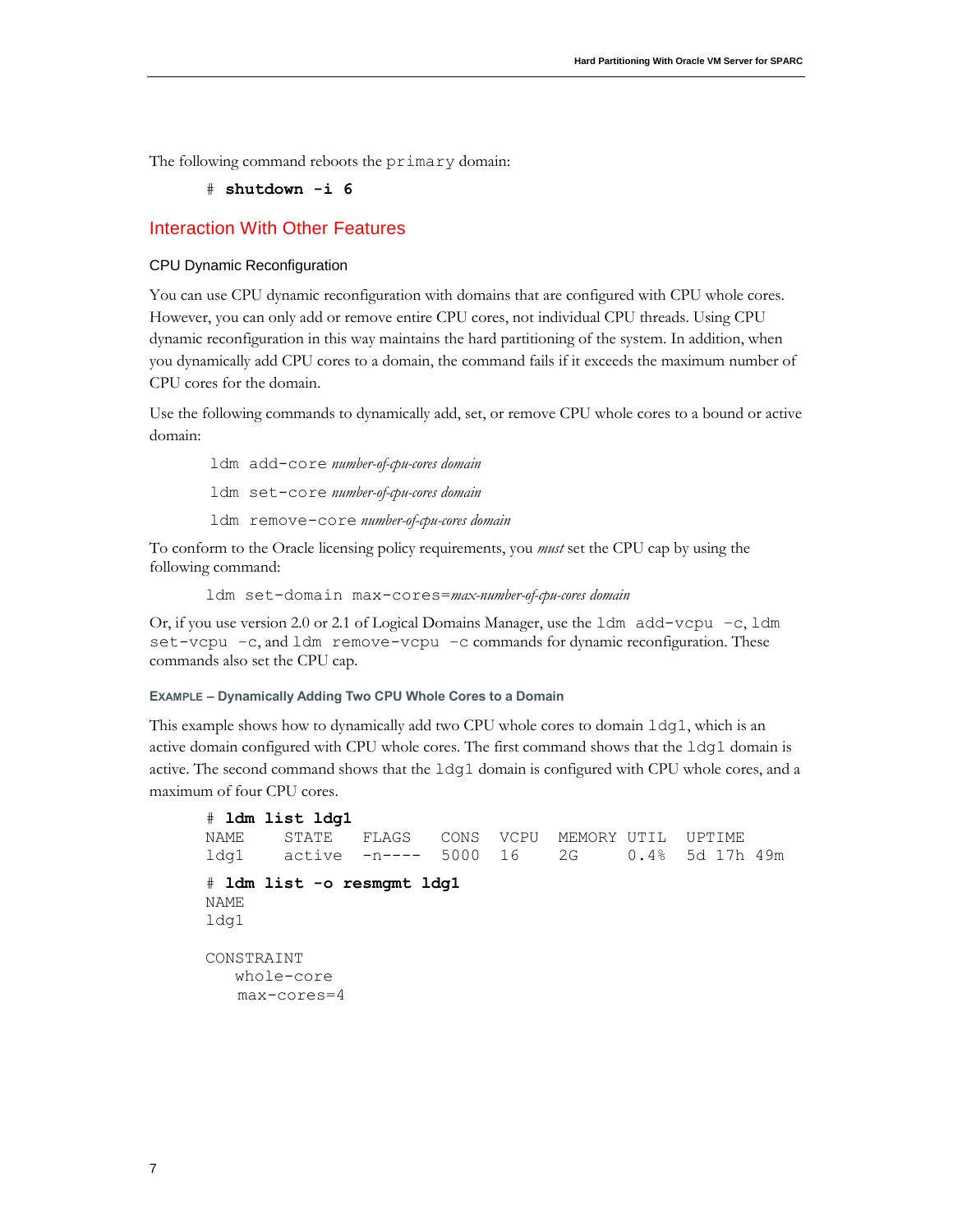The following command shows the CPU cores assigned to the domain before adding two CPU whole cores:

```
# ldm list -o core ldg1
NAME 
ldg1
CORE 
CID PCPUSET 
1 (8, 9, 10, 11, 12, 13, 14, 15) 
2 (16, 17, 18, 19, 20, 21, 22, 23)
```
The following command dynamically adds two CPU whole cores to the ldg1 domain. This is permitted because the total number of cores does not exceed the maximum of four:

#### # **ldm add-core 2 ldg1**

The following command shows the CPU cores assigned to the domain after adding two CPU whole cores:

```
# ldm list -o core ldg1
NAME 
ldg1
CORE 
CID PCPUSET 
1 (8, 9, 10, 11, 12, 13, 14, 15) 
2 (16, 17, 18, 19, 20, 21, 22, 23) 
3 (24, 25, 26, 27, 28, 29, 30, 31)
4 (32, 33, 34, 35, 36, 37, 38, 39)
```
#### CPU Dynamic Resource Management

If Dynamic Resource Management (DRM) is used to automatically manage CPU resources on some domains, DRM policies do *not* apply to those domains that are configured with CPU whole cores.

A DRM policy can include a domain that is configured with CPU whole cores. However, when such a policy is activated, the DRM policy is automatically disabled for that domain, which remains configured with CPU whole cores. If the domain is later reconfigured with CPU threads instead of CPU whole cores, the DRM policy is automatically re-enabled for that domain.

#### CPU Power Management

You can use CPU power management on domains that have either the performance or elastic policy set and configure the domains with CPU whole cores. Using CPU power management maintains the hard partitioning of the system.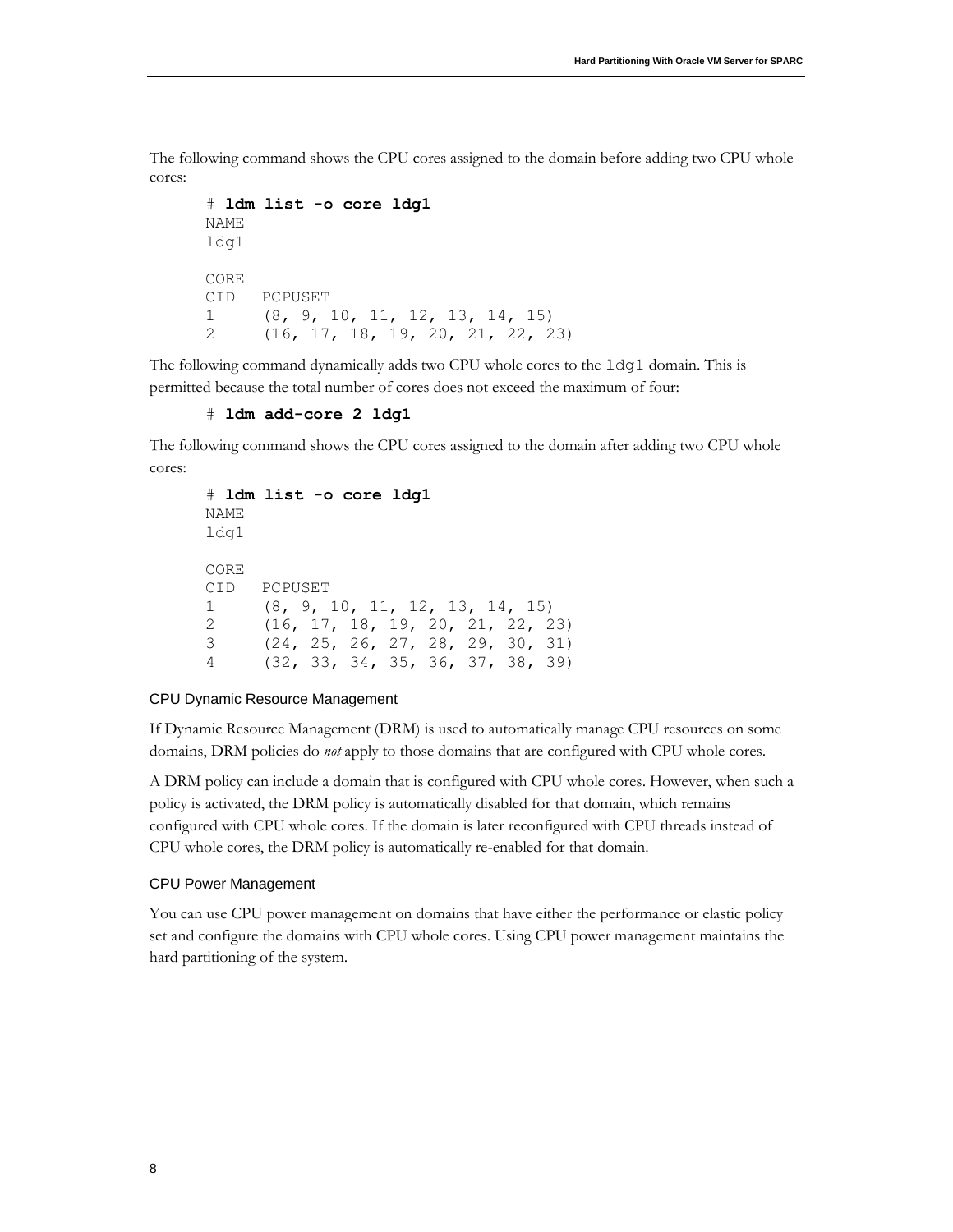#### Domain Reboot or Rebind

A domain that is configured with CPU whole cores remains configured with CPU whole cores when it is restarted, or if the entire platform is restarted. A domain uses the same physical CPU cores for the entire time it remains bound. For example, if a domain is rebooted, it uses the exact same physical CPU cores both before and after the reboot. Or, if the entire platform is powered off while a domain is bound, that domain will be configured with the exact same physical CPU cores when the platform is powered on again. If you unbind a domain and then rebind it, or if the entire platform is restarted with a new configuration, the domain might use different physical CPU cores.

#### Domain Migration

Starting with Oracle VM Server for SPARC 3.0, CPU whole-core configuration is compatible with domain migration. You can migrate a domain that is configured with CPU whole cores, and whole core allocation is enforced on the target system. Maximum CPU cores, if set, are also enforced on the target system. In prior releases, the whole-core configuration and the maximum number of CPU cores are not preserved by the migration to the target system.

#### **Conclusion**

With the Oracle VM Server for SPARC software, you must use the whole-core constraint and the CPU cap constraint to conform to the Oracle hard partition licensing requirement. In such a case, domains are configured with CPU whole cores, instead of the default of individual CPU threads. Using a CPU whole-core configuration with the CPU cap set also adds some restrictions to features, such as CPU dynamic reconfiguration beyond the CPU cap, CPU dynamic resource management, and domain migration.

For more information about Oracle's virtualization solutions, visit <u>oracle.com/virtualization</u>.